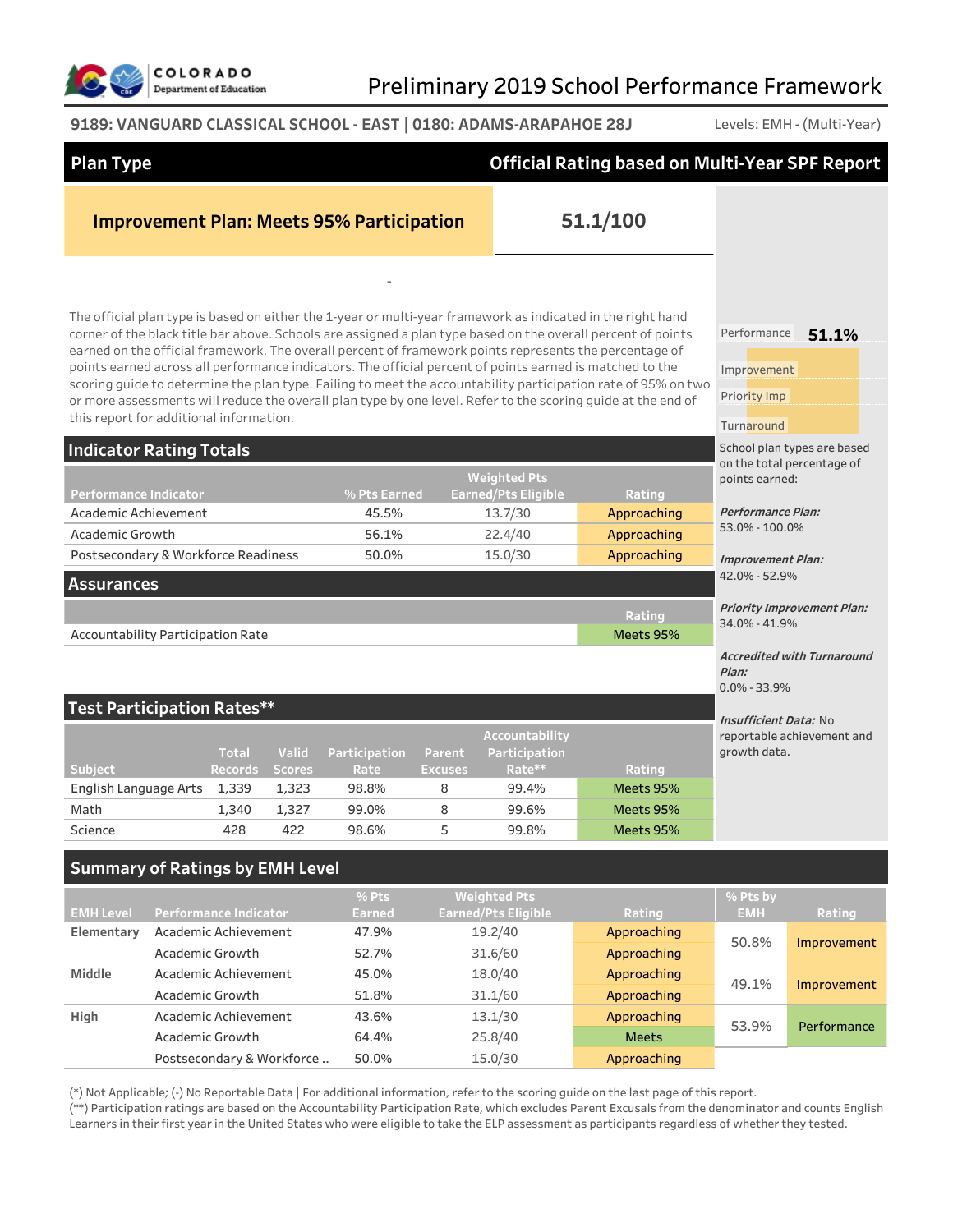

#### **9189: VANGUARD CLASSICAL SCHOOL - EAST | 0180: ADAMS-ARAPAHOE 28J**

Elementary - (Multi-Year)

#### **ACADEMIC ACHIEVEMENT**

|               |                                     |        | Participation | <b>Mean Scale</b> | <b>Percentile</b> | Pts Earned/     |                      |
|---------------|-------------------------------------|--------|---------------|-------------------|-------------------|-----------------|----------------------|
| Subject       | <b>Student Group</b>                | Count  | Rate          | <b>Score</b>      | Rank              | <b>Eligible</b> | Rating               |
| CMAS-         | All Students                        | 557    | 99.3%         | 737.8             | 46                | 4/8             | Approaching          |
| English       | Previously Identified for READ Plan | 148    | 99.3%         | 709.4             | $\ast$            | 0/0             |                      |
| Language Arts | <b>English Learners</b>             | 276    | 100.0%        | 732.0             | 33                | 0.5/1           | Approaching          |
|               | Free/Reduced-Price Lunch Eligible   | 329    | 99.7%         | 735.4             | 41                | 0.5/1           | Approaching          |
|               | <b>Minority Students</b>            | 428    | 99.3%         | 734.7             | 39                | 0.5/1           | Approaching          |
|               | <b>Students with Disabilities</b>   | 51     | 96.2%         | 692.8             | $\mathbf{1}$      | 0.25/1          | <b>Does Not Meet</b> |
| CMAS - Math   | All Students                        | 563    | 99.1%         | 728.2             | 34                | 4/8             | Approaching          |
|               | <b>English Learners</b>             | 282    | 99.7%         | 724.7             | 26                | 0.5/1           | Approaching          |
|               | Free/Reduced-Price Lunch Eligible   | 331    | 99.4%         | 726.9             | 31                | 0.5/1           | Approaching          |
|               | <b>Minority Students</b>            | 434    | 99.1%         | 725.9             | 29                | 0.5/1           | Approaching          |
|               | <b>Students with Disabilities</b>   | 50     | 94.3%         | 697.3             | 1                 | 0.25/1          | <b>Does Not Meet</b> |
| CMAS-         | All Students                        | 173    | 99.4%         | 551.5             | 23                | 4/8             | Approaching          |
| Science       | <b>English Learners</b>             | 84     | 100.0%        | 531.7             | 14                | 0.25/1          | <b>Does Not Meet</b> |
|               | Free/Reduced-Price Lunch Eligible   | 98     | 100.0%        | 537.2             | 16                | 0.5/1           | Approaching          |
|               | <b>Minority Students</b>            | 132    | 100.0%        | 539.5             | 17                | 0.5/1           | Approaching          |
|               | <b>Students with Disabilities</b>   | n < 16 |               | ٠                 | ٠                 | 0/0             |                      |
| <b>TOTAL</b>  |                                     | $*$    | $\ast$        | $\ast$            | $*$               | 16.75/35        | Approaching          |

### **ACADEMIC GROWTH**

|               |                                    |        | <b>Median Growth</b> | Pts Earned/     |               |
|---------------|------------------------------------|--------|----------------------|-----------------|---------------|
| Subject       | <b>Student Group</b>               | Count  | Percentile/Rate      | <b>Eligible</b> | Rating        |
| CMAS-         | All Students                       | 348    | 42.0                 | 4/8             | Approaching   |
| English       | <b>English Learners</b>            | 173    | 38.0                 | 0.5/1           | Approaching   |
| Language Arts | Free/Reduced-Price Lunch Eligible  | 199    | 43.0                 | 0.5/1           | Approaching   |
|               | <b>Minority Students</b>           | 266    | 42.0                 | 0.5/1           | Approaching   |
|               | <b>Students with Disabilities</b>  | 30     | 35.0                 | 0.5/1           | Approaching   |
| CMAS - Math   | All Students                       | 349    | 37.0                 | 4/8             | Approaching   |
|               | <b>English Learners</b>            | 174    | 40.0                 | 0.5/1           | Approaching   |
|               | Free/Reduced-Price Lunch Eligible  | 199    | 40.0                 | 0.5/1           | Approaching   |
|               | <b>Minority Students</b>           | 267    | 37.0                 | 0.5/1           | Approaching   |
|               | <b>Students with Disabilities</b>  | 31     | 31.0                 | 0.25/1          | Does Not Meet |
| <b>ELP</b>    | English Language Proficiency (ELP) | 141    | 52.0                 | 1.5/2           | <b>Meets</b>  |
|               | On Track to Proficiency            | 141    | 76.6%                | 1.5/2           | <b>Meets</b>  |
| <b>TOTAL</b>  |                                    | $\ast$ | $*$                  | 14.75/28        | Approaching   |

This page displays the performance indicator data for the elementary school level. For the 1-Year report, calculations are based on state assessment results from 2018-19. Multi-Year reports include results for years 2016-17 through 2018-19.

**Academic Achievement**: mean scale scores represent outcomes for designated subjects and student groups; participation rates included on this page count parent excusals as non-participants.

**Academic Growth**: median student growth percentiles and percentages of students on track to meet targets represent outcomes for designated subjects and student groups. The On-Track to EL proficiency metric is included for points for the first time in 2019.

For additional information regarding Academic Achievement and Academic Growth points, cut-points, and ratings, refer to the scoring guide at the end of this document.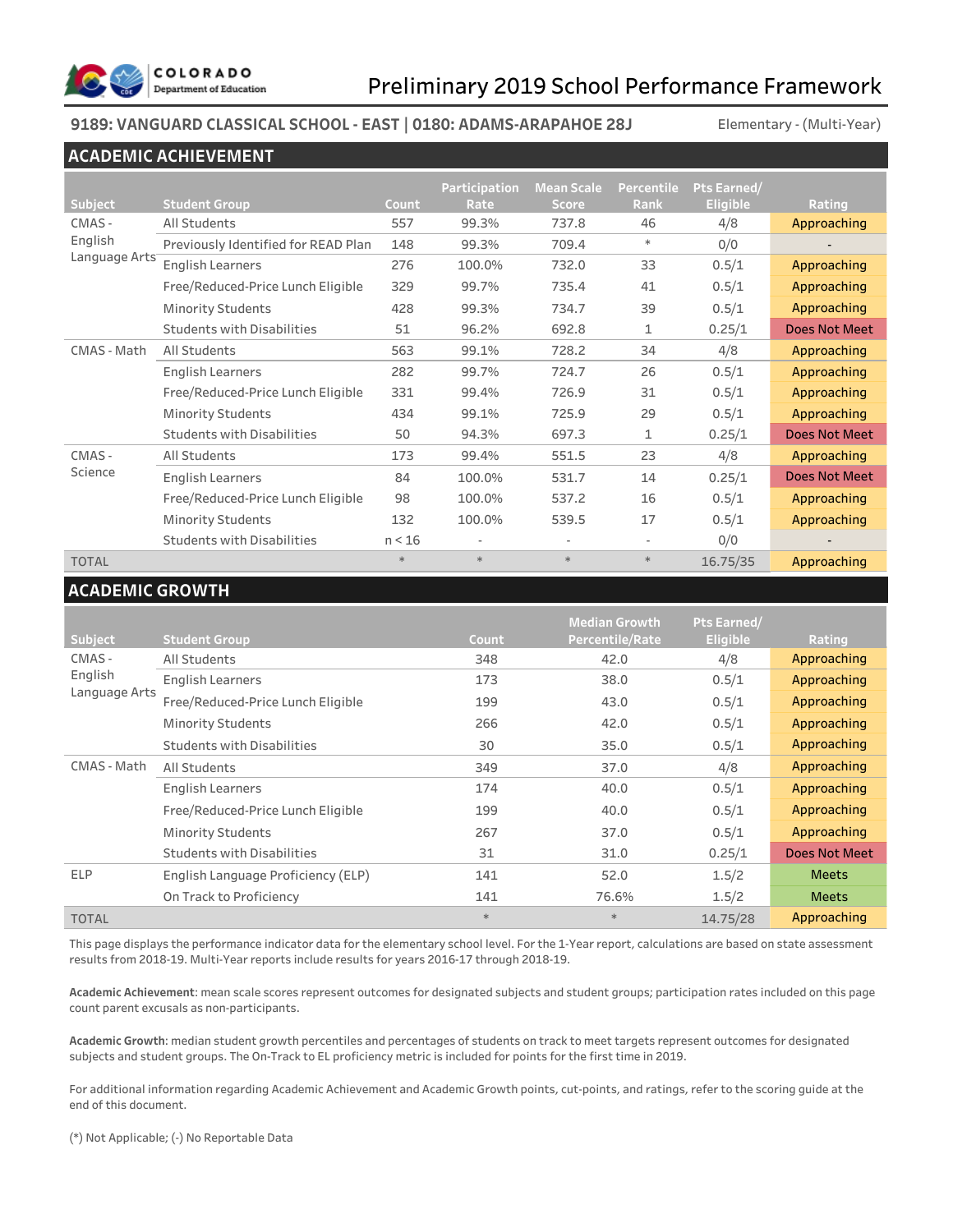

### **9189: VANGUARD CLASSICAL SCHOOL - EAST | 0180: ADAMS-ARAPAHOE 28J** Middle School - (Multi-Year)

### **ACADEMIC ACHIEVEMENT**

|                          |                                   |        | Participation | <b>Mean Scale</b> | <b>Percentile</b>        | Pts Earned/     |                      |
|--------------------------|-----------------------------------|--------|---------------|-------------------|--------------------------|-----------------|----------------------|
| <b>Subject</b>           | <b>Student Group</b>              | Count  | Rate          | <b>Score</b>      | Rank                     | <b>Eligible</b> | Rating               |
| CMAS-                    | <b>All Students</b>               | 513    | 98.1%         | 733.0             | 32                       | 4/8             | Approaching          |
| English<br>Language Arts | <b>English Learners</b>           | 247    | 98.1%         | 728.7             | 23                       | 0.5/1           | Approaching          |
|                          | Free/Reduced-Price Lunch Eligible | 315    | 98.5%         | 730.9             | 27                       | 0.5/1           | Approaching          |
|                          | <b>Minority Students</b>          | 407    | 98.1%         | 730.3             | 27                       | 0.5/1           | Approaching          |
|                          | <b>Students with Disabilities</b> | 50     | 90.9%         | 690.1             | 1                        | 0.25/1          | Does Not Meet        |
| CMAS - Math              | All Students                      | 521    | 98.9%         | 717.7             | 17                       | 4/8             | Approaching          |
|                          | <b>English Learners</b>           | 253    | 99.2%         | 714.1             | 10                       | 0.25/1          | <b>Does Not Meet</b> |
|                          | Free/Reduced-Price Lunch Eligible | 319    | 98.8%         | 717.5             | 17                       | 0.5/1           | Approaching          |
|                          | <b>Minority Students</b>          | 415    | 99.1%         | 715.7             | 13                       | 0.25/1          | Does Not Meet        |
|                          | <b>Students with Disabilities</b> | 53     | 96.4%         | 686.6             | $\mathbf{1}$             | 0.25/1          | Does Not Meet        |
| CMAS-                    | All Students                      | 178    | 98.9%         | 532.0             | 16                       | 4/8             | Approaching          |
| Science                  | <b>English Learners</b>           | 68     | 98.6%         | 503.9             | 7                        | 0.25/1          | Does Not Meet        |
|                          | Free/Reduced-Price Lunch Eligible | 109    | 99.1%         | 519.4             | 12                       | 0.25/1          | Does Not Meet        |
|                          | <b>Minority Students</b>          | 140    | 99.3%         | 515.2             | 10                       | 0.25/1          | Does Not Meet        |
|                          | <b>Students with Disabilities</b> | n < 16 |               |                   | $\overline{\phantom{m}}$ | 0/0             |                      |
| <b>TOTAL</b>             |                                   | $*$    | $\ast$        | $\ast$            | $*$                      | 15.75/35        | Approaching          |

### **ACADEMIC GROWTH**

|               |                                    |        | <b>Median Growth</b> | Pts Earned/     |                      |
|---------------|------------------------------------|--------|----------------------|-----------------|----------------------|
| Subject       | <b>Student Group</b>               | Count  | Percentile/Rate      | <b>Eligible</b> | Rating               |
| CMAS-         | All Students                       | 491    | 44.0                 | 4/8             | Approaching          |
| English       | <b>English Learners</b>            | 242    | 42.5                 | 0.5/1           | Approaching          |
| Language Arts | Free/Reduced-Price Lunch Eligible  | 299    | 45.0                 | 0.5/1           | Approaching          |
|               | <b>Minority Students</b>           | 390    | 42.5                 | 0.5/1           | Approaching          |
|               | <b>Students with Disabilities</b>  | 49     | 33.0                 | 0.25/1          | <b>Does Not Meet</b> |
| CMAS - Math   | All Students                       | 495    | 43.0                 | 4/8             | Approaching          |
|               | English Learners                   | 244    | 42.0                 | 0.5/1           | Approaching          |
|               | Free/Reduced-Price Lunch Eligible  | 301    | 42.0                 | 0.5/1           | Approaching          |
|               | <b>Minority Students</b>           | 395    | 42.0                 | 0.5/1           | Approaching          |
|               | <b>Students with Disabilities</b>  | 51     | 34.0                 | 0.25/1          | Does Not Meet        |
| <b>ELP</b>    | English Language Proficiency (ELP) | 26     | 52.0                 | 1.5/2           | <b>Meets</b>         |
|               | On Track to Proficiency            | 26     | 50.0%                | 1.5/2           | <b>Meets</b>         |
| <b>TOTAL</b>  |                                    | $\ast$ | $\ast$               | 14.5/28         | Approaching          |

This page displays the performance indicator data for the middle school level. For the 1-Year report, calculations are based on state assessment results from 2018-19. Multi-Year reports include results for years 2016-17 through 2018-19.

**Academic Achievement**: mean scale scores represent outcomes for designated subjects and student groups; participation rates included on this page count parent excusals as non-participants.

**Academic Growth**: median student growth percentiles and percentages of students on track to meet targets represent outcomes for designated subjects and student groups. The On-Track to EL proficiency metric is included for points for the first time in 2019.

For additional information regarding Academic Achievement and Academic Growth points, cut-points, and ratings, refer to the scoring guide at the end of this document.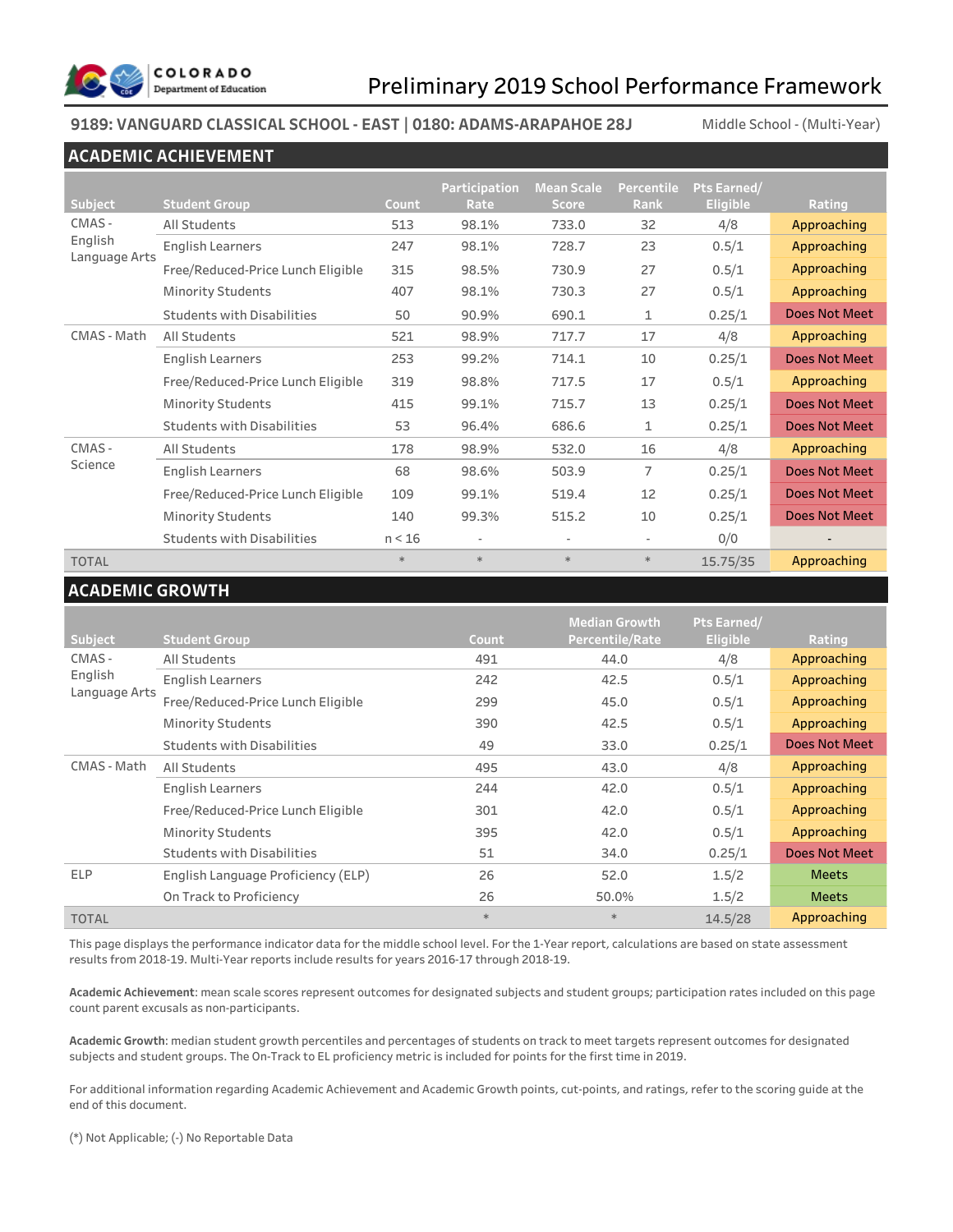

### **9189: VANGUARD CLASSICAL SCHOOL - EAST | 0180: ADAMS-ARAPAHOE 28J** High School - (Multi-Year)

### **ACADEMIC ACHIEVEMENT**

|                    |                                   |        | Participation | <b>Mean Scale</b> | Percentile  | Pts Earned/     |                      |
|--------------------|-----------------------------------|--------|---------------|-------------------|-------------|-----------------|----------------------|
| <b>Subject</b>     | <b>Student Group</b>              | Count  | Rate          | <b>Score</b>      | Rank        | <b>Eligible</b> | Rating               |
| CO PSAT-           | All Students                      | 148    | 99.4%         | 434.0             | 19          | 4/8             | Approaching          |
| Evidence-<br>Based | <b>English Learners</b>           | 75     | 100.0%        | 408.4             | 7           | 0.25/1          | <b>Does Not Meet</b> |
| Reading &          | Free/Reduced-Price Lunch Eligible | 93     | 99.0%         | 427.6             | 15          | 0.5/1           | Approaching          |
| Writing            | <b>Minority Students</b>          | 119    | 99.2%         | 421.7             | 11          | 0.25/1          | Does Not Meet        |
|                    | <b>Students with Disabilities</b> | 20     | 100.0%        | 355.5             | $\mathbf 1$ | 0.25/1          | Does Not Meet        |
| CO PSAT-           | All Students                      | 148    | 99.4%         | 417.0             | 16          | 4/8             | Approaching          |
| Math               | <b>English Learners</b>           | 75     | 100.0%        | 408.5             | 11          | 0.25/1          | <b>Does Not Meet</b> |
|                    | Free/Reduced-Price Lunch Eligible | 93     | 99.0%         | 414.3             | 13          | 0.25/1          | <b>Does Not Meet</b> |
|                    | <b>Minority Students</b>          | 119    | 99.2%         | 409.5             | 11          | 0.25/1          | <b>Does Not Meet</b> |
|                    | <b>Students with Disabilities</b> | 20     | 100.0%        | 341.2             | 1           | 0.25/1          | <b>Does Not Meet</b> |
| CMAS-              | All Students                      | 60     | 95.3%         | 576.1             | 20          | 4/8             | Approaching          |
| Science            | <b>English Learners</b>           | 25     | 89.3%         | 556.0             | 9           | 0.25/1          | <b>Does Not Meet</b> |
|                    | Free/Reduced-Price Lunch Eligible | 46     | 93.9%         | 580.7             | 24          | 0.5/1           | Approaching          |
|                    | <b>Minority Students</b>          | 42     | 93.3%         | 563.0             | 13          | 0.25/1          | <b>Does Not Meet</b> |
|                    | <b>Students with Disabilities</b> | n < 16 |               |                   | ٠           | 0/0             |                      |
| <b>TOTAL</b>       |                                   | $*$    | $*$           | $\ast$            | $*$         | 15.25/35        | Approaching          |

### **ACADEMIC GROWTH**

| <b>Subject</b>     | <b>Student Group</b>               | Count  | <b>Median Growth</b><br>Percentile/Rate | Pts Earned/<br><b>Eligible</b> | Rating       |
|--------------------|------------------------------------|--------|-----------------------------------------|--------------------------------|--------------|
| CO PSAT/SAT -      | All Students                       | 85     | 42.0                                    | 4/8                            | Approaching  |
| Evidence-          | <b>English Learners</b>            | 34     | 35.5                                    | 0.5/1                          | Approaching  |
| Based<br>Reading & | Free/Reduced-Price Lunch Eligible  | 55     | 42.0                                    | 0.5/1                          | Approaching  |
| Writing            | <b>Minority Students</b>           | 65     | 38.0                                    | 0.5/1                          | Approaching  |
|                    | <b>Students with Disabilities</b>  | n < 20 | $\overline{\phantom{a}}$                | 0/0                            |              |
| CO PSAT/SAT -      | All Students                       | 148    | 55.0                                    | 6/8                            | <b>Meets</b> |
| Math               | <b>English Learners</b>            | 65     | 57.0                                    | 0.75/1                         | <b>Meets</b> |
|                    | Free/Reduced-Price Lunch Eligible  | 92     | 52.0                                    | 0.75/1                         | <b>Meets</b> |
|                    | <b>Minority Students</b>           | 118    | 55.5                                    | 0.75/1                         | <b>Meets</b> |
|                    | <b>Students with Disabilities</b>  | n < 20 | $\overline{\phantom{a}}$                | 0/0                            |              |
| <b>ELP</b>         | English Language Proficiency (ELP) | 21     | 57.0                                    | 1.5/2                          | <b>Meets</b> |
|                    | On Track to Proficiency            | 21     | 57.1%                                   | 1.5/2                          | <b>Meets</b> |
| <b>TOTAL</b>       |                                    | $*$    | $\ast$                                  | 16.75/26                       | <b>Meets</b> |

This page displays the performance indicator data for the high school level. For the 1-Year report, calculations are based on state assessment results from 2018-19. Multi-Year reports include results for years 2016-17 through 2018-19.

**Academic Achievement**: mean scale scores represent outcomes for designated subjects and student groups; participation rates included on this page count parent excusals as non-participants.

**Academic Growth**: median student growth percentiles and percentages of students on track to meet targets represent outcomes for designated subjects and student groups. The On-Track to EL proficiency metric is included for points for the first time in 2019.

For additional information regarding Academic Achievement and Academic Growth points, cut-points, and ratings, refer to the scoring guide at the end of this document.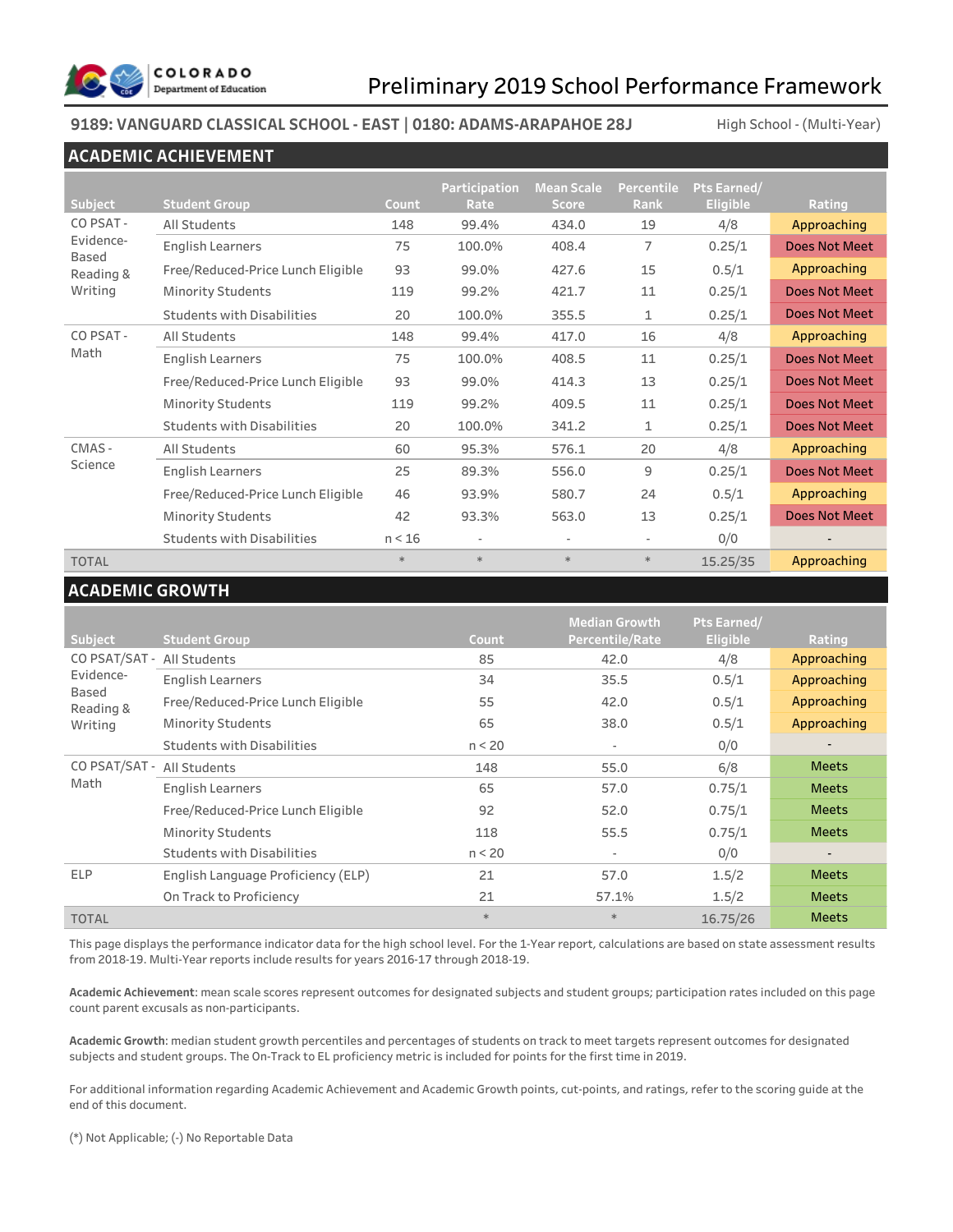

### **9189: VANGUARD CLASSICAL SCHOOL - EAST | 0180: ADAMS-ARAPAHOE 28J**

High School - (Multi-Year)

### **POSTSECONDARY AND WORKFORCE READINESS**

|                |                                         |        | <b>Best</b> |            | <b>Participation</b> | Pts Earned/     |                      |
|----------------|-----------------------------------------|--------|-------------|------------|----------------------|-----------------|----------------------|
| <b>Subject</b> | <b>Student Group</b>                    | Count  | Rate        | Rate/Score | Rate                 | <b>Eligible</b> | Rating               |
| CO SAT-        | All Students                            | 61     | $\ast$      | 459.8      | 98.5%                | 2/4             | Approaching          |
| Evidence-      | <b>English Learners</b>                 | 25     | $\ast$      | 451.6      | 100.0%               | 0.25/1          | <b>Does Not Meet</b> |
| Based          | Free/Reduced-Price Lunch Eligible       | 47     | $\ast$      | 461.9      | 100.0%               | 0.5/1           | Approaching          |
| Reading &      | <b>Minority Students</b>                | 43     | $\ast$      | 446.7      | 97.8%                | 0.25/1          | Does Not Meet        |
| Writing        | <b>Students with Disabilities</b>       | n < 16 | $\ast$      |            |                      | 0/0             |                      |
| CO SAT-        | All Students                            | 61     | $\ast$      | 442.3      | 98.5%                | 2/4             | Approaching          |
| Math           | <b>English Learners</b>                 | 25     | $\ast$      | 426.0      | 100.0%               | 0.25/1          | Does Not Meet        |
|                | Free/Reduced-Price Lunch Eligible       | 47     | $\ast$      | 448.3      | 100.0%               | 0.5/1           | Approaching          |
|                | <b>Minority Students</b>                | 43     | $\ast$      | 433.4      | 97.8%                | 0.25/1          | Does Not Meet        |
|                | <b>Students with Disabilities</b>       | n < 16 | $\ast$      | $\sim$     |                      | 0/0             |                      |
| Dropout        | All Students                            | 564    | $\ast$      | 0.9%       | $\ast$               | 6/8             | <b>Meets</b>         |
|                | <b>English Learners</b>                 | 163    | $\ast$      | 0.6%       | $\ast$               | 1.5/2           | <b>Meets</b>         |
|                | Free/Reduced-Price Lunch Eligible       | 302    | $\ast$      | 0.3%       | $*$                  | 2/2             | <b>Exceeds</b>       |
|                | <b>Minority Students</b>                | 439    | $\ast$      | 1.1%       | ∗                    | 1.5/2           | <b>Meets</b>         |
|                | <b>Students with Disabilities</b>       | 74     | $\ast$      | 1.4%       | $\ast$               | 1.5/2           | <b>Meets</b>         |
| Matriculation  | All Students                            | 17     | $\ast$      | 29.4%      | $\ast$               | 1/4             | <b>Does Not Meet</b> |
|                | 2-Year Higher Education Instituti       | $\ast$ | $\ast$      | 5.9%       | $\ast$               | $*$             |                      |
|                | 4-Year Higher Education Instituti       | $\ast$ | $\ast$      | 23.5%      | $\ast$               |                 |                      |
|                | <b>Career &amp; Technical Education</b> | $*$    | $\ast$      | 0.0%       | $\ast$               | $\ast$          |                      |
| Graduation     | All Students                            | 21     | 4yr         | 71.4%      | $\ast$               | 2/8             | <b>Does Not Meet</b> |
|                | <b>English Learners</b>                 | n < 16 | ÷.          | ÷          | $\ast$               | 0/0             |                      |
|                | Free/Reduced-Price Lunch Eligible       | 16     | 4yr         | 68.8%      | ∗                    | 0.5/2           | <b>Does Not Meet</b> |
|                | <b>Minority Students</b>                | n < 16 |             |            |                      | 0/0             |                      |
|                | <b>Students with Disabilities</b>       | n < 16 | ÷.          |            | $\ast$               | 0/0             |                      |
| <b>TOTAL</b>   |                                         | $\ast$ | $\ast$      | $\ast$     | $\ast$               | 22/44           | Approaching          |

### **REFERENCE TABLE: DISAGGREGATED GRADUATION RATES**

| <b>Student Group</b>              | 4-Year<br>(AYG 2017) | 5-Year<br>(AYG 2016)     | 6-Year<br>(AYG 2015) | 7-Year<br>(AYG 2014)     | <b>Best Rate</b> |
|-----------------------------------|----------------------|--------------------------|----------------------|--------------------------|------------------|
| All Students                      | 71.4%                | $\overline{\phantom{a}}$ | -                    | $\overline{\phantom{0}}$ | 4yr              |
| <b>English Learners</b>           |                      | $\overline{\phantom{a}}$ | ٠                    | $\sim$                   | $\sim$           |
| Free/Reduced-Price Lunch Eligible | 68.8%                | ٠                        | -                    |                          | 4yr              |
| <b>Minority Students</b>          | ۰                    | $\overline{\phantom{a}}$ |                      | $\overline{\phantom{a}}$ |                  |
| <b>Students with Disabilities</b> |                      | $\overline{\phantom{a}}$ | ۰                    | $\overline{\phantom{a}}$ | $\sim$           |

**CO SAT:** represent outcomes for designated subjects and student groups; participation rates count parent excusals as non-participants.

**Dropout Rates:** represent percentages of students enrolled in grades 9-12 at any time during the year who left and did not subsequently enroll in another Colorado school. Calculations for 1-Year report are based on the 2018 End of Year (EOY) data submission. Multi-Year reports include EOY records for years 2016 through 2018.

**Matriculation Rates:** represent percentages of students who enrolled in a Career & Technical Education (CTE) program or 2- or 4-year institute of higher education in the year following graduation. Students who earned a CTE certificate, college degree, or other industry-recognized credential prior to graduation are also included. Calculations for 1-Year report are based on the 2018 graduation cohort. Multi-Year reports include 2016 through 2018 cohorts.

**Graduation Rates:** represent percentages of students graduating high school within designated timeframes. Ratings are based on the best of the 4-, 5-, 6-, and 7-year graduation rates. AYGs designate Anticipated Years of Graduation, which are defined as four years after the year that students initially enroll in 9th grade. Calculations for the 1-Year and Multi-Year reports are based on data for students with AYGs between 2015 and 2018.

For additional information about ratings, refer to the scoring guide on the last page of this report. For more information about PWR metrics: http://www.cde.state.co.us/accountability/pwr